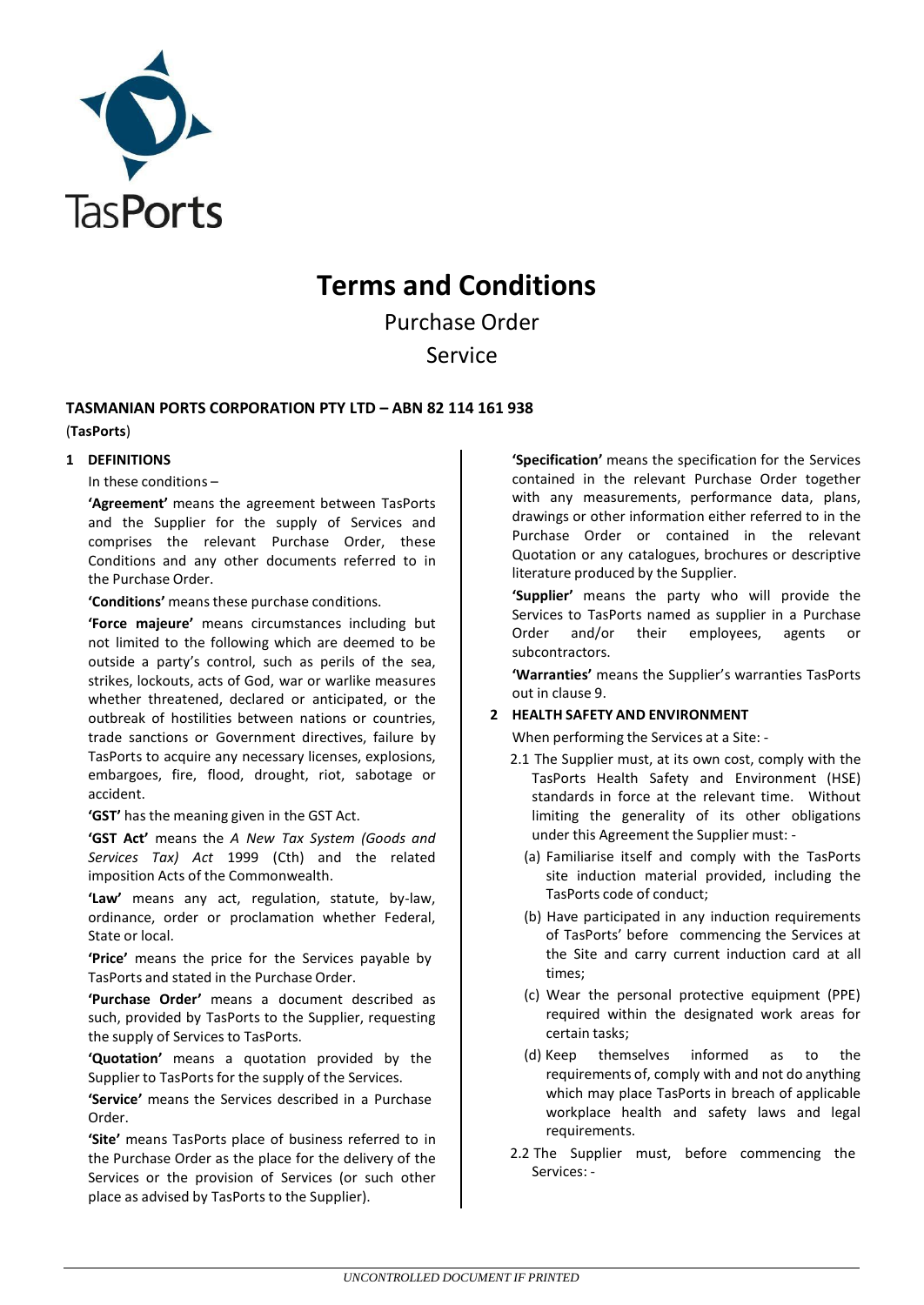- (a) Provide the site manager with its health and safety policy;
- (b) Undertake, if requested, and submit to TasPorts a risk assessment and subsequent action plan, which must be approved by the relevant TasPorts manager before commencement of the Services;
- (c) Investigate and satisfy itself of the location and characteristics of any site conditions that may be a hazard to the health and safety of any person;
- (d) Be familiar with and comply fully with TasPorts electrical equipment isolations and permit to work requirements.
- 2.3 The Supplier must comply with;
	- (a) All relevant work health and safety legislation including regulations, compliance standards, bylaws and other legislative requirements (**WHS Laws**);
	- (b) The requirements of any inspector appointed under the WHS Laws; and
	- (c) Any improvement notice or prohibition notice issued under the WHS Laws.
- 2.4 The Supplier must:
	- (a) Ensure all operators of prescribed occupations are appropriately qualified and licensed and provide to TasPorts all information and evidence required by TasPorts (e.g. photocopies of tickets) to enable TasPorts to comply with and satisfy itself as to compliance with all laws and legal requirements and
	- (b) Ensure that all electrical and lifting equipment, cranes, mobile equipment, ladders and tools used in connection with the provision of the Services have been tested and marked in accordance with applicable laws and legal requirements.
- 2.5 The Supplier must, in carrying out the Services and at all times whilst on the Site: -
	- (a) Not cause harm, damage or nuisance to the environment and do all things necessary to prevent harm, damage or nuisance to the environment;
	- (b) Comply with and not do anything that may place the Supplier or TasPorts in breach of any applicable legislation for the protection of the environment;
	- (c) Comply with any environmental permits, consents, licenses or approvals held by the Supplier and/or TasPorts and not do anything that may place the Supplier and/or TasPorts in breach of any of those things;
	- (d) Comply with all environmental policies or rules adopted from time to time by TasPorts in connection with the Site; and
	- (e) Comply with the applicable standards of the Standards Association of Australia or the

International Standards Organisation, the requirements of any applicable industry code of practice and best industry practice for the protection of the environment.

## **3 FORMATION OF AGREEMENT**

- 3.1 The delivery of a Purchase Order by TasPorts to the Supplier constitutes an offer by TasPorts to acquire the Services described in that Purchase Order from the Supplier on the terms contained in that Purchase Order and these Conditions.
- 3.2 An agreement for the purchase of Services is formed between TasPorts and the Supplier when the Supplier: -
	- (a) Confirms acceptance of the Purchase Order or informs TasPorts either in writing or verbally that the Services will be supplied, or otherwise communicates with TasPorts in any way which confirms or implies acceptance or;
	- (b) Delivers the Services to TasPorts to the required Specification.
- 3.3 No other conditions notified by the Supplier to TasPorts either verbally or in writing or in any other way prior to or subsequent to the delivery of a Purchase Order will have any application to or form part of this Agreement unless and until expressly accepted in writing by an authorised officer of TasPorts.

## **4 SPECIFICATION OF SERVICES**

The Supplier will ensure that the Services supplied to TasPorts: -

- (a) Strictly comply with the Specification and the Warranties; and
- (b) Are in accordance with any and all relevant laws in force at the date of delivery or provision of the Services.

#### **5 PRICE**

- 5.1 If a Purchase Order is issued that does not contain a price, the price is to be negotiated and accepted by both parties prior to the supply of Services. Once the price is agreed the Purchase Order will then be reissued at the agreed price.
- 5.2 The Price is fixed and not subject to rise and fall or any other adjustment unless the Purchase Order signals that the Price is "estimate only", or that the Price is to be negotiated and accepted by both parties prior to the supply of the Services.
- 5.3 The Price is the maximum amount payable by TasPorts to the Supplier for the Services and includes:
	- (a) All necessary packaging and delivery costs;
	- (b) All duty, excise, sales or other taxes (excluding GST or income tax), and;
	- (c) All unloading and installation costs (where stipulated in the Purchase Order.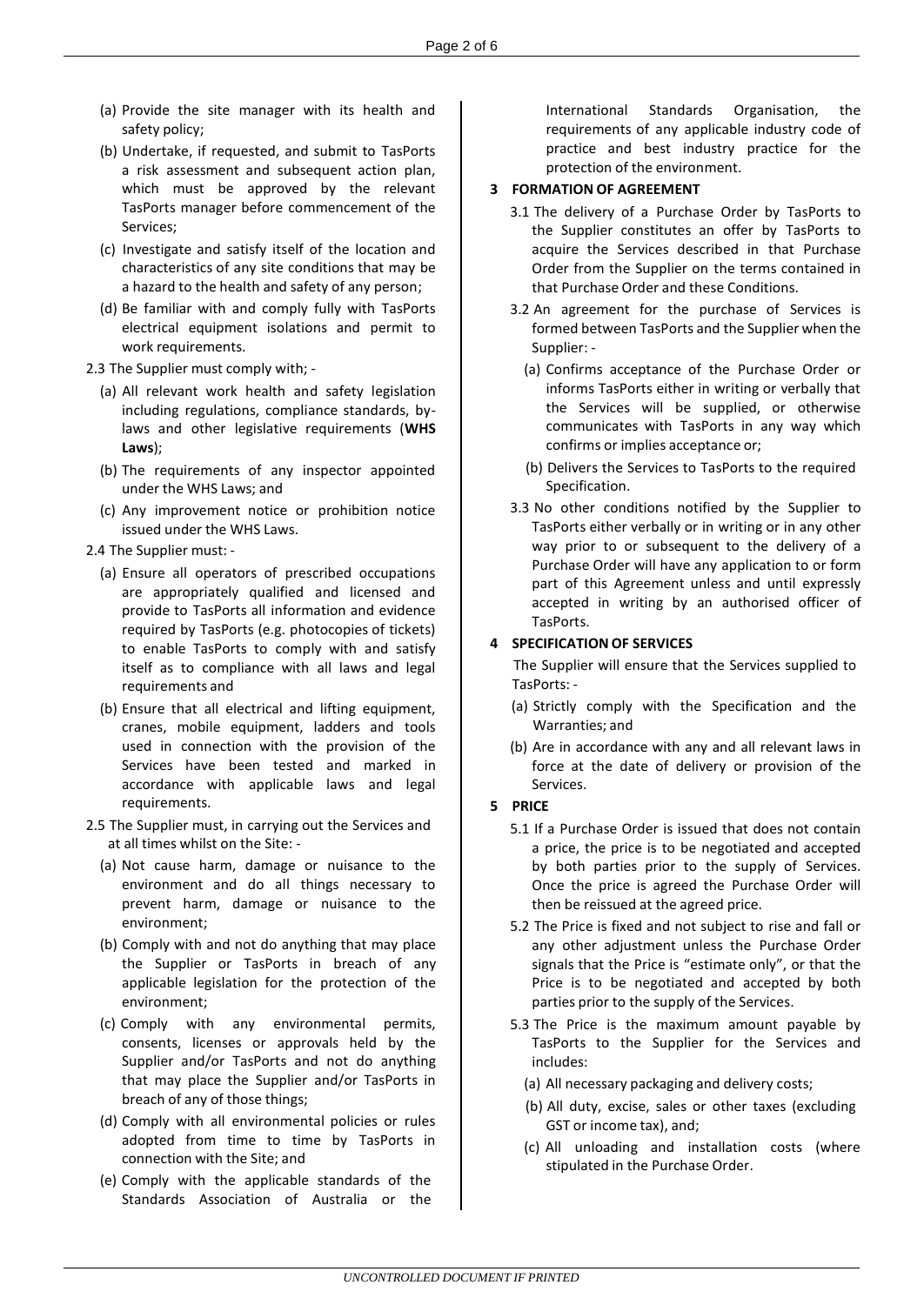## **6 PROVISION AND COMPLETION OF SERVICE**

- 6.1 The Supplier must comply with TasPorts' safety, health and environment standards and policies while performing the Services.
- 6.2 The Supplier will deliver and provide the Services at the Site by the date stipulated on that Purchase Order (or by such other date agreed by TasPorts). All Services will be provided within TasPorts' normal working hours as notified by TasPorts to the Supplier.
- 6.3 The Supplier must provide on completion of the Services full documentation identifying the relevant Purchase Order and a description of the Services provided for approval and signature of an authorised TasPorts employee.
- 6.4 Failure by the Supplier to complete the Services by the date and time stipulated on the relevant Purchase Order or in accordance with the requirements of this clause 6 will be a fundamental breach of this Agreement entitling TasPorts to reject the Services and terminate this Agreement.
- 6.5 TasPorts may inspect and test the Services at any time after completion. Where TasPorts considers (acting reasonably) that the Services are defective or do not comply with the Specification or the Warranties, they may be rejected and the Supplier notified of their rejection and the reason for their rejection. If required by TasPorts the Supplier will re-perform the Services to comply with this Agreement. All payments for rejected Services will be held by TasPorts at the Supplier's risk.

#### **7 INSURANCE, RISK, INTELLECTUAL PROPERTY**

- 7.1 Upon commencement of the Services at the Site the Supplier must comply with TasPorts' site policies and procedures.
- 7.2 All intellectual property (including copyright) in any material produced by the Supplier under this Agreement (**Contract Material**) will immediately vest in TasPorts on its creation for TasPorts' own use and benefit in any manner TasPorts sees fit. The Supplier will do all acts and execute all documents (and require any of its personnel to do all acts and execute all documentation) required to vest title in the Contract Material in TasPorts.
- 7.3 If requested to do so by TasPorts, the Supplier will respond to a survey seeking details of response time, quality of Services including re-performance, quality of people, adherence to site policies and housekeeping.
- 7.4 The Supplier must have and maintain with a reputable insurer: -
	- (a) Public Liability Insurance policy with cover for any one event in the sum of at least \$10 million dollars (or such higher amount as TasPorts may reasonably request);
- (b) A workers' compensation insurance policy as required under any laws and, where applicable, an employer liability insurance policy; and
- (c) Motor vehicle insurance for all vehicles used in the provision of the Services with at least \$20 million third party property and injury cover.

#### **8 TERMS OF PAYMENT**

8.1 Subject to the Supplier:

- (a) complying with its obligations under this Agreement; and
- (b) providing a valid invoice to TasPorts in accordance with clause 8.2; and
- (c) providing all documentation and other material required by this Agreement or any law to be provided,

TasPorts agrees to pay the Price in accordance with this clause 8.

- 8.2 The Supplier will issue TasPorts with a tax invoice for the Price, which must:
	- (a) be a valid tax invoice for the purposes of the GST Act;
	- (b) include the TasPorts Purchase Order number;
	- (c) include an adequate description of the Services;
	- (d) include particulars of the date and time of delivery of the Services; and
	- (e) include a signature of an authorised representative of TasPorts acknowledging satisfactory completion of the Services.
- 8.3 Subject to clause 8.1, TasPorts will pay the Price to the Supplier no later than thirty (30) days after the end of the month in which the tax invoice is received by TasPorts unless otherwise agreed or stipulated in the relevant Purchase Order.

## **9 WARRANTIES**

The Supplier warrants to TasPorts in relation to the Services as follows: -

- (a) The Services are suitable for the needs of TasPorts as disclosed to the Supplier prior to the delivery of the Quotation;
- (b) The Services incorporate only proven and reliable technology which complies with all laws and any relevant Australian Standards;
- (c) The Supplier has good title to and the right to use free of interference or claim all of the intellectual property comprised in the Services and TasPorts will be entitled and licensed to use such intellectual property and all such technologies in its own right in respect of the Services free of claim or payment;
- (d) The Supplier will provide the Services, in a proper and workmanlike manner and to a standard of professional care, skill, judgement and diligence expected of a Supplier experienced in carrying out services similar to the Services;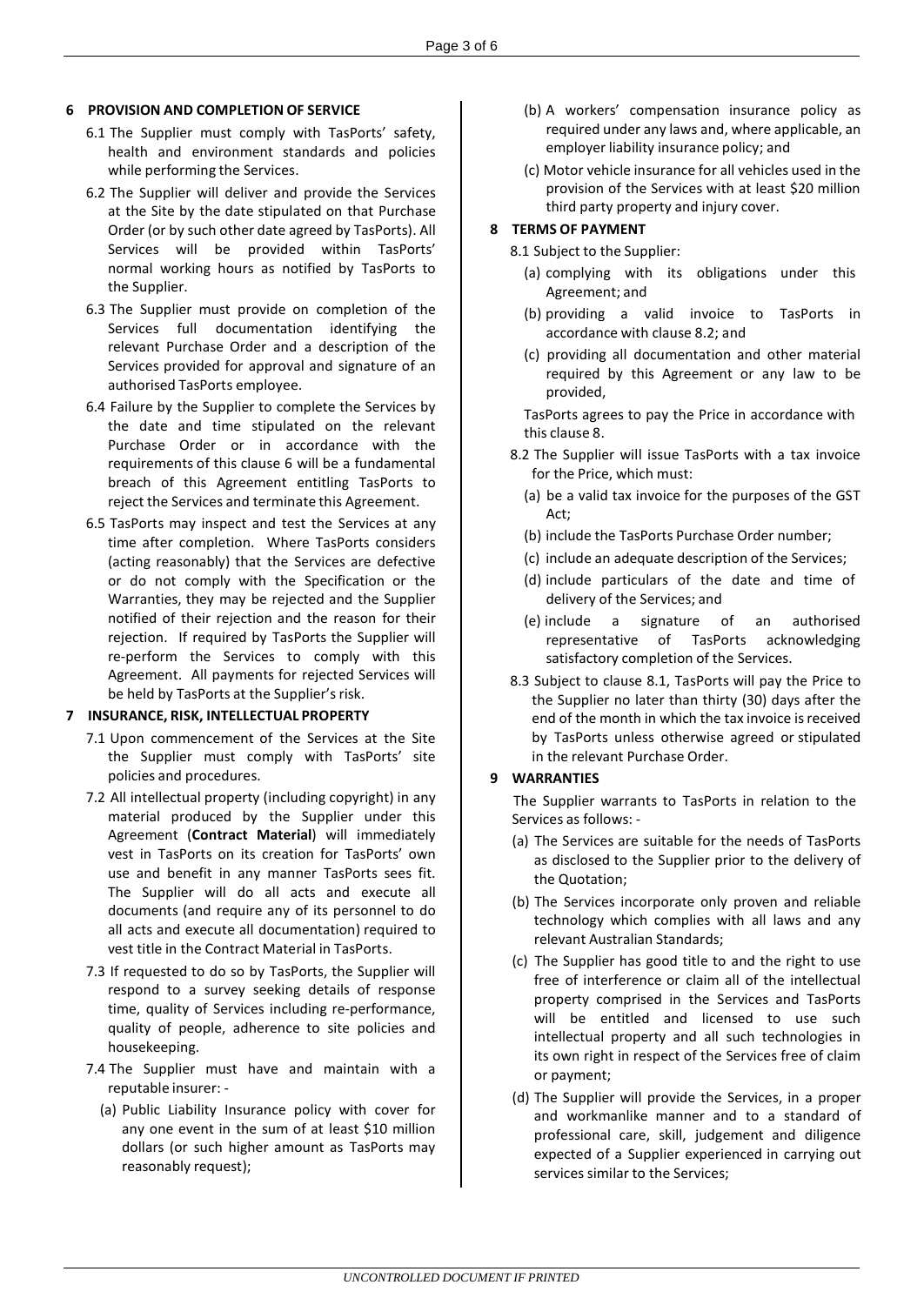- (e) Any supplies and materials incorporated in the Services will comprise the best available material suitable for purpose and will be of good and acceptable quality free from defects;
- (f) The Services are of acceptable quality and are free from defects in design, materials and workmanship;
- (g) The Services are fit for the purpose communicated by TasPorts to the Supplier prior to the date of the Purchase Order or, if no such purpose is communicated, for the purpose for which services of that type are usually acquired and otherwise correspond to the description given in the relevant Quotation and the Specification.

#### **10 INDEMNITIES**

- 10.1 The Supplier shall be solely responsible for and indemnify TasPorts against the payment of all taxes, levies and charges imposed on the Supplier in relation to the Services or in respect of personnel used by the Supplier to perform the Services.
- 10.2 To the maximum extent permissible by law, the Supplier must indemnify and at all times keep indemnified TasPorts and its employees, contractors and agents at all times against all claims, demands, actions, costs (including legal costs and expenses on a solicitor/own client basis), charges, expenses, damages, loss or other liability (including without limitation in tort, under any law, in respect of loss or damage to property, compensation for death of or injury to any person or in defending claims) arising directly or indirectly from or in connection with one or more of the following:
	- (a) the performance of the Services by the Supplier or any of its personnel;
	- (b) a breach by the Supplier or any of its personnel of any obligations under this Agreement (including any Warranties); and/or
	- (c) any infringement of any intellectual property rights by the Supplier or any of its personnel in the course of providing the Services;
	- (d) act or omission of the Supplier or any of its personnel,

except to the extent caused by the negligence or default of TasPorts.

10.3 The Supplier must, at its own cost and at the request of TasPorts, defend TasPorts in any proceedings in connection with this clause.

#### **11 VARIATIONS**

- 11.1 The Supplier must not vary the Services or any part of the Services without the written consent of TasPorts.
- 11.2 TasPorts may at any time direct the Supplier to vary the number, type or composition of the Services or provide different Services and to the

extent that the Supplier can reasonably comply with that direction, it will do so.

- 11.3 The Price and other terms of the variation will be agreed between the parties.
- 11.4 Unless otherwise directed by TasPorts, after receiving a variation direction under clause 11.2, the Supplier will not deliver the Services or the varied Services to TasPorts until the terms of the variation have been agreed.

## **12 CANCELLATION AND SUSPENSION**

- 12.1 TasPorts may cancel or suspend the Services at any time by notice in writing to the Supplier.
- 12.2 Where TasPorts cancels or suspends the Services otherwise than the result of the breach of the Supplier or any of its personnel or as a result of Force Majeure, TasPorts will pay to the Supplier all reasonable costs incurred by the Supplier directly attributable to the cancelation or suspension of Services and substantiated to the reasonable satisfaction of TasPorts. TasPorts will not liable to compensate the Supplier for any indirect loss (including loss of profit) resulting from any such cancellation or suspension.

#### **13 FORCE MAJEURE**

- 13.1 Where a party is unable, wholly or in part, by reason of Force Majeure, to carry out any obligations under the agreement and that party: -
	- (a) Gives the other party prompt notice and reasonable particulars of that Force Majeure;
	- (b) Uses all possible diligence to remove and mitigate the effect of Force Majeure; and
	- (c) Has not caused or contributed to the Force Majeure, then that obligation is suspended so far as it is affected by Force Majeure during the continuance thereof.
- 13.2 Any costs, losses or savings due to Force Majeure including any costs, losses or savings caused by any frustration of this Agreement due to Force Majeure will be borne, incurred or retained as the case may be by the party incurring or receiving the same.
- 13.3 Where the event of Force Majeure continues for a period exceeding thirty (30) days, TasPorts may, in its sole discretion, terminate this Agreement without any liability to the Supplier.

#### **14 TERMINATION**

- 14.1 TasPorts may terminate this Agreement and withhold any amounts due under the Agreement if:
	- (a) Subject to compliance with Chapter 5 of the *Corporations* Act 2001 (Cth), the Supplier becomes insolvent or unable to meet its debts as and when they fall due or is made a bankrupt, or has a receiver, receiver and manager or similar official appointed over any of its as TasPorts, or makes an assignment for benefit of creditors, or files a petition for an arrangement, composition or compromise with its creditors under any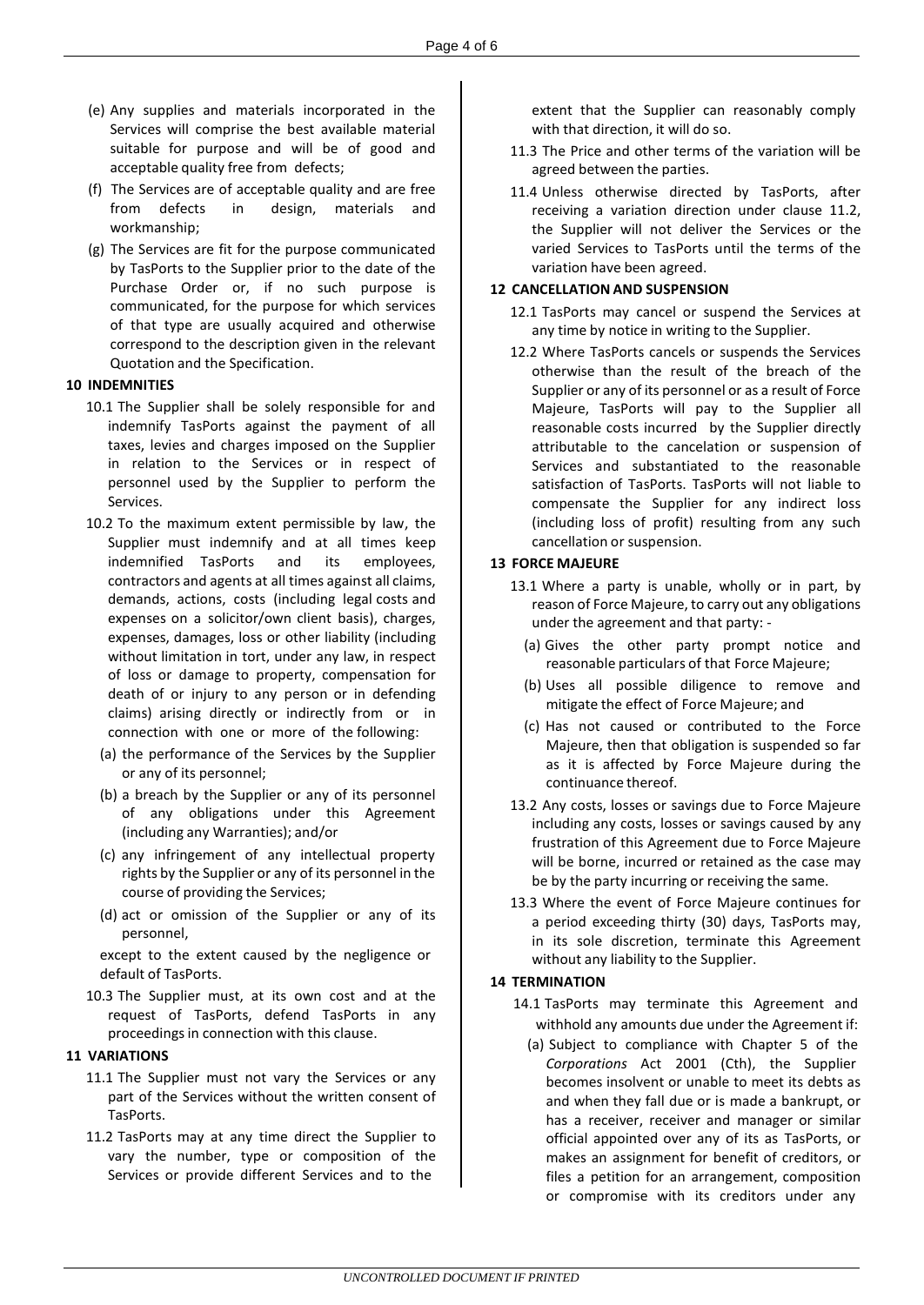applicable laws, or becomes externally administered, or has a trustee or other officer appointed to take charge of its as TasPorts; or

- (b) The Supplier has committed a fundamental breach of this Agreement or fails to substantially perform any of its obligations under it.
- 14.2 If this Agreement is terminated under clause 14.1 the Supplier will be liable for and indemnifies TasPorts against: -
	- (a) Any costs or expenses incurred by TasPorts in engaging others to provide the same or similar Services to the extent that such costs and expenses exceed the Price; and
	- (b) Any other losses suffered by TasPorts as a result of the termination.
- 14.3 The procedure provided in this clause 14 for termination is concurrent with and in addition to and without prejudice to, and not in lieu of or in substitution for, any other rights or remedies at law or in equity which TasPorts may have for the enforcement of its rights under this Agreement and its remedies for any default by the Supplier of the covenants, obligations or conditions of this Agreement.

#### **15 QUALITY ASSURANCE**

The Supplier must: -

- (a) Comply with any of TasPorts' quality assurance requirements notified to the Supplier in the Purchase Order; and
- (b) Be quality assured and maintain its quality assurance certification for the duration of this Agreement.

#### **16 EXCLUSION OF SUPPLIER TERMS**

16.1 Subject to clause 19.11, the Supplier's standard or usual terms and conditions of supply are expressly excluded with the effect that these Conditions and the terms of the Purchase Order exclusively apply and constitute the entire agreement between the parties.

#### **17 ASSIGNMENT AND SUB-CONTRACTING**

- 17.1 The Supplier must not sub-contract the whole or any part of the supply of the Services without prior written consent of TasPorts. If such consent is granted by TasPorts it does not relieve the Supplier from any liability or obligations under this Agreement and the Supplier is responsible for the acts, omissions, defaults or negligence of any subcontractor, its contractors, agents or workmen as if they were the acts, omissions, defaults or negligence of the Supplier.
- 17.2 The Supplier cannot assign or otherwise transfer any of its rights under this Agreement without the prior written consent of TasPorts.

#### **18 RELATIONSHIP**

18.1 The relationship between TasPorts and the Supplier is a relationship of principal and

independent contractor and nothing in this Agreement shall be construed so as to create a relationship of employment, agency, partnership, fiduciary relationship or any other category of commercial relationship between the parties recognised at law or in equity as giving rise to specific rights and obligations. The Supplier does not have any authority to contract with third parties on behalf of TasPorts or to otherwise bind TasPorts without prior written agreement from TasPorts.

#### **19 GENERAL**

- 19.1 This Agreement binds and benefits each party and their respective successors, assigns and legal personal representatives.
- 19.2 An amendment or variation to this Agreement if not effective unless it is in writing and signed by the parties.
- 19.3 Each part must at its own cost do all things reasonably to give effect to this Agreement.
- 19.4 This Agreement supersedes any and all prior (written or oral) agreements, arrangements, negotiations, discussions or understandings between the parties.
- 19.5 No oral explanation or information provided by any party to another party is to: -
	- (a) Affect the meaning or interpretation of this Agreement; or
	- (b) Constitute any collateral agreement, warranty or understanding between any of the parties.
- 19.6 A notice or other communication given under this Agreement must be in writing and either hand delivered or sent by postage prepaid to the address of the parties specified therein.
- 19.7 Time is of the essence of this Agreement.
- 19.8 The failure of a party at any time to require full or partial performance of any provision of this agreement does not affect in any way the full right of that party to require that performance subsequently.
- 19.9 Any waiver by TasPorts of a breach of a provision of this Agreement is not deemed a waiver of all or part of that provision or of any other provision or of the right of TasPorts to avail itself of its rights subsequently.
- 19.10 If any provision or part of any provision of this Agreement is void, invalid or unenforceable for any reason, that provision or part of that provision may be severed from this Agreement unless the severance would change the underlying principal commercial purpose or effect of this Agreement and does not affect the validity, operation or enforceability of any other provision of this Agreement.
- 19.11 If the parties enter into any other agreement for the supply of the Goods, then the terms of the